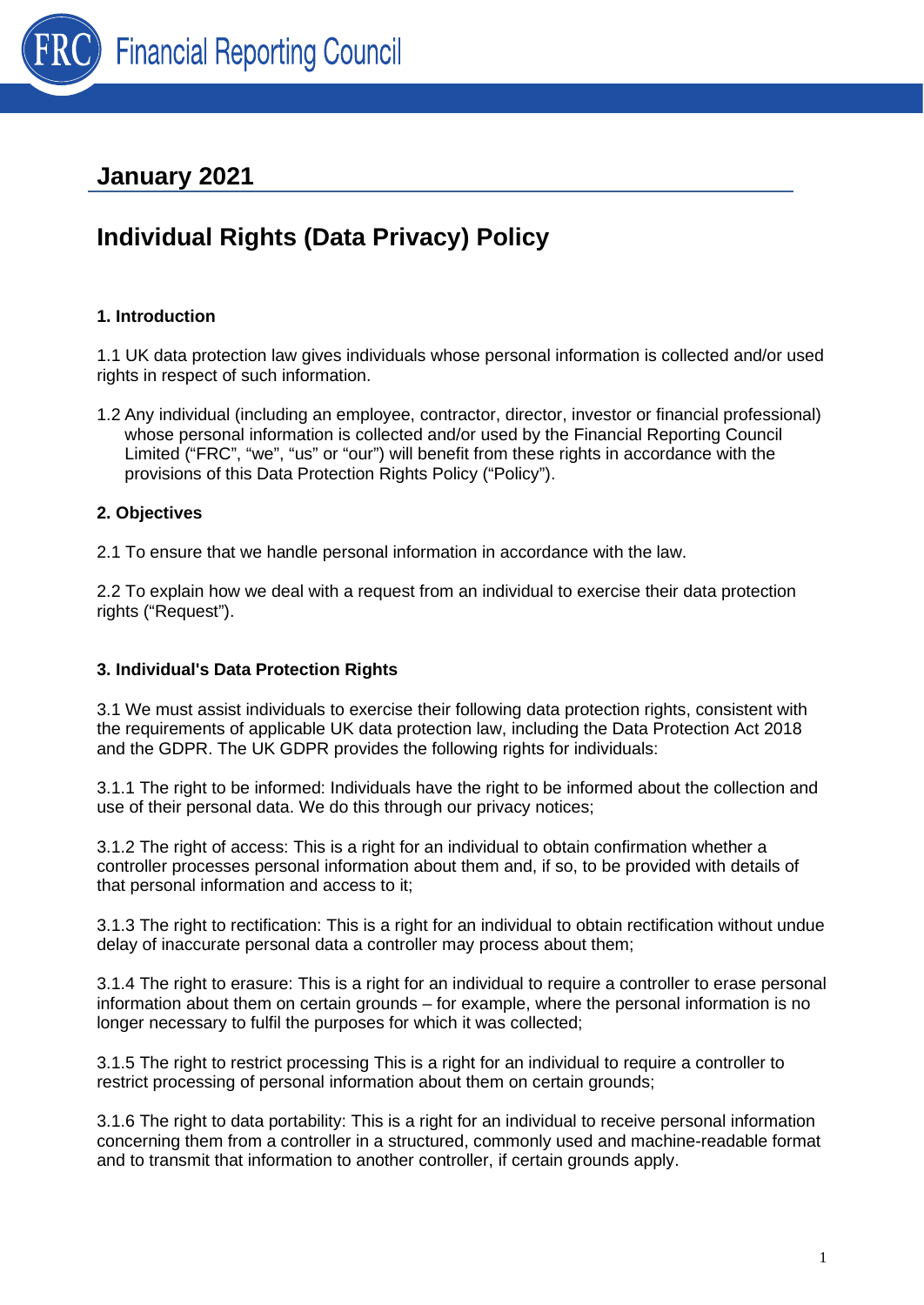

3.1.7 The right to object: This is a right for an individual to object, on grounds relating to their particular situation, to a controller's processing of personal data about them, if certain grounds apply;

3.1.8 Rights in relation to automated decision making and profiling.

3.2 If any Request is received in relation to a data subject's rights (including the right to rectification, erasure, restriction, object or data portability) the Request must be referred to the Privacy Team at [privacy@frc.org.uk.](mailto:privacy@frc.org.uk)

## **4. Right of Access**

4.1 An individual making a valid Request is entitled to:

4.1.1 Be informed whether we hold and are processing personal information about them;

4.1.2 Be given a description of the personal information, the purposes for which they are being held and processed and the recipients or classes of recipient to whom the personal information is, or may be, disclosed by us; and

4.1.3 Communication of their personal information held by us in a form that is understandable, without compromising the privacy of other individuals.

4.2 An individual can make a SAR verbally or in writing, including on social media. A request is valid if it is clear that the individual is asking for their own personal data. An individual does not need to use a specific form of words, refer to legislation or direct the request to a specific contact. An individual may ask a third party (eg a relative, friend or solicitor) to make a SAR on their behalf but before responding, we need to be satisfied that the third party making the request is entitled to act on behalf of the individual. It is the third party's responsibility to provide evidence of their authority.

4.3 We will not usually apply a fee for requests. Where the Request is manifestly unfounded or excessive (e.g. it is repetitive in nature), we may either:

4.3.1 Charge a reasonable fee taking into account the administrative costs of providing the information or communication or taking the action requested; or

4.3.2 Refuse to act on the Request.

4.4 Requests made by individuals are handled by the General Counsel Team who may consult with the HR Team as appropriate.

4.5 We are not obliged to comply with a Request unless it is supplied with such information which it may reasonably require in order to confirm the identity of the individual making the Request and to locate the information which that individual seeks.

4.6 We will respond to a Request promptly and within one month of receipt of the request and after all the necessary information (enabling us to identify the individual and locate the requested information) and any relevant fee have been received. We may extend the time limit by a further two months if the request is complex or if we receive a number of requests from the individual.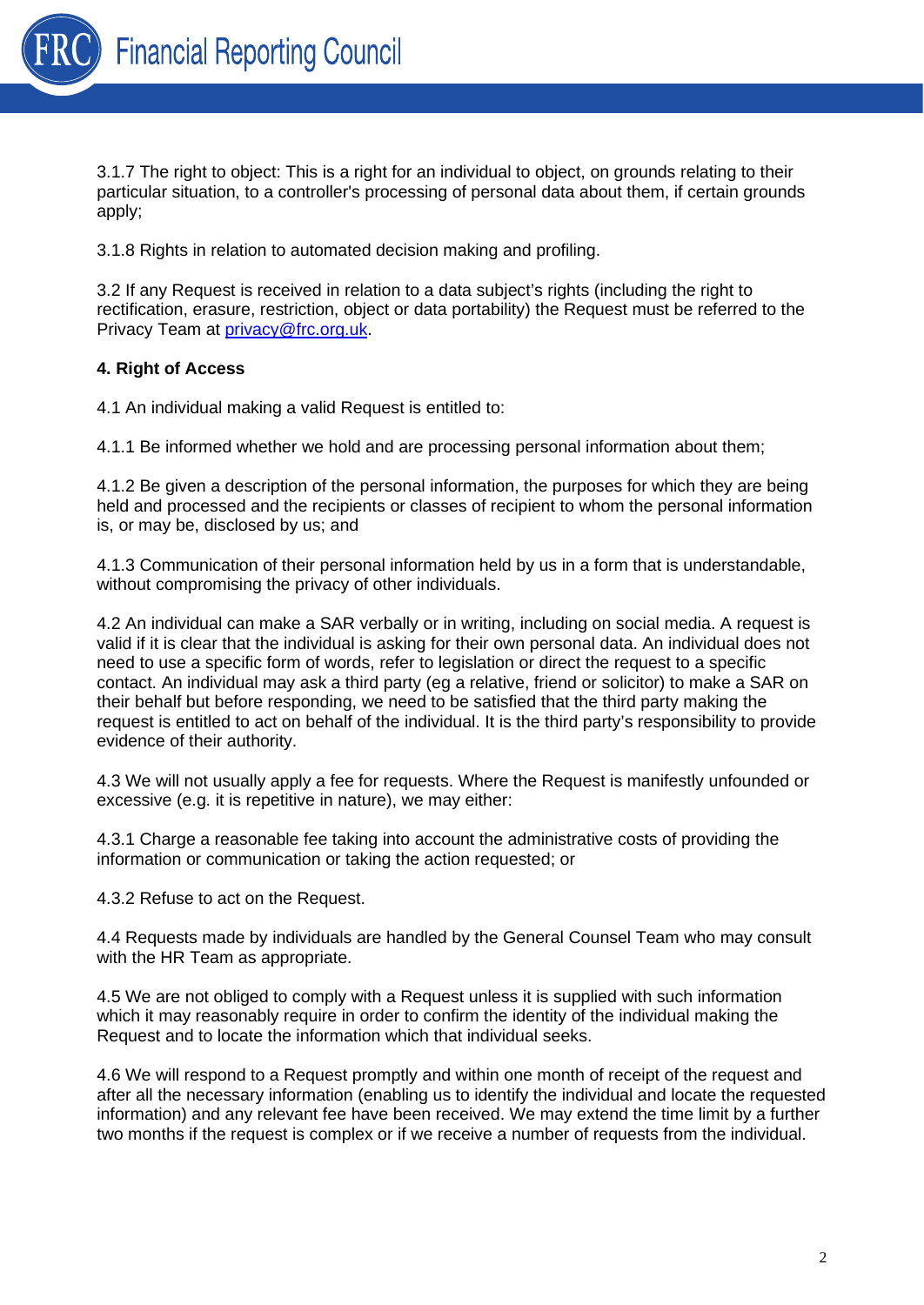

4.7 In some cases personal information may be withheld if an exemption applies. Decisions about the appropriate use of exemptions should always be made by the Privacy Team.

## **5. Policy**

## **5.1 Receipt of a Subject Access Request**

5.1.1 If an individual makes a Request for their personal information, the Request must be passed to the Privacy Team via [privacy@frc.org.uk.](mailto:privacy@frc.org.uk)

5.1.2 The date on which the Request was received together with any other relevant information should be recorded.

#### **5.2 Initial steps**

5.2.1 The Privacy Team will make an initial assessment of the Request to decide whether it is valid and whether confirmation of identity, or any further information, is required.

5.2.2 The Privacy Team will then contact the individual in writing to confirm receipt of the Request and seek confirmation of identity or further information.

#### **5.3 Exemptions to subject access**

5.3.1 A valid request may be refused in accordance with the relevant exemptions set out in UK data protection law. The exemptions are set out in Schedules 2 and 3 of the DPA 2018 and they are as follows:

- Crime and taxation: general
- Crime and taxation: risk assessment
- Legal professional privilege
- Functions designed to protect the public
- Regulatory functions relating to legal services, the health service and children's services
- Other regulatory functions
- Judicial appointments, independence and proceedings
- Journalism, academia, art and literature
- Research and statistics
- Archiving in the public interest
- Health, education and social work data
- Child abuse data
- Management information
- Negotiations with the requester
- Confidential references
- Exam scripts and exam marks
- Other exemptions

5.3.2 Where an exemption applies, we may refuse to provide all or some of the requested information, depending on the circumstances. We may also refuse to comply with a SAR if it is manifestly unfounded or manifestly excessive.